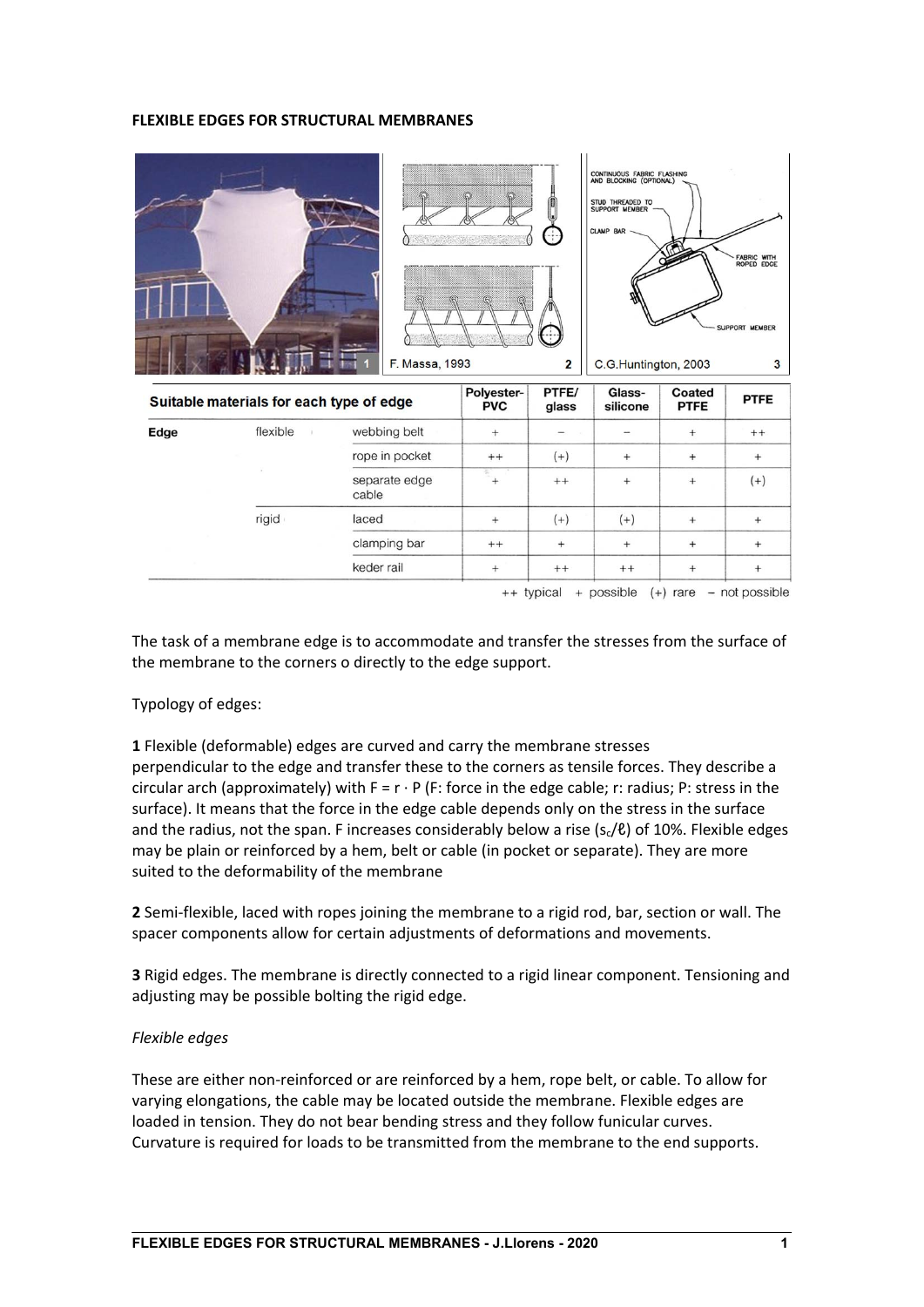

## Typology of flexible edges:



- a) Webbing edge
- b) Rope edge
- c) Rope edge with webbing
- d) Clamping plate hung form cable



Cross section ("Recommandations pour la mise en œuvre, la fabrication et le montage des ouvrages permanents de couverture textile", 1998). The pocket, cut in bias, is welded (or double sewed) forming a band. Its width shall be at least equal to 4 times the diameter of the edge cable.